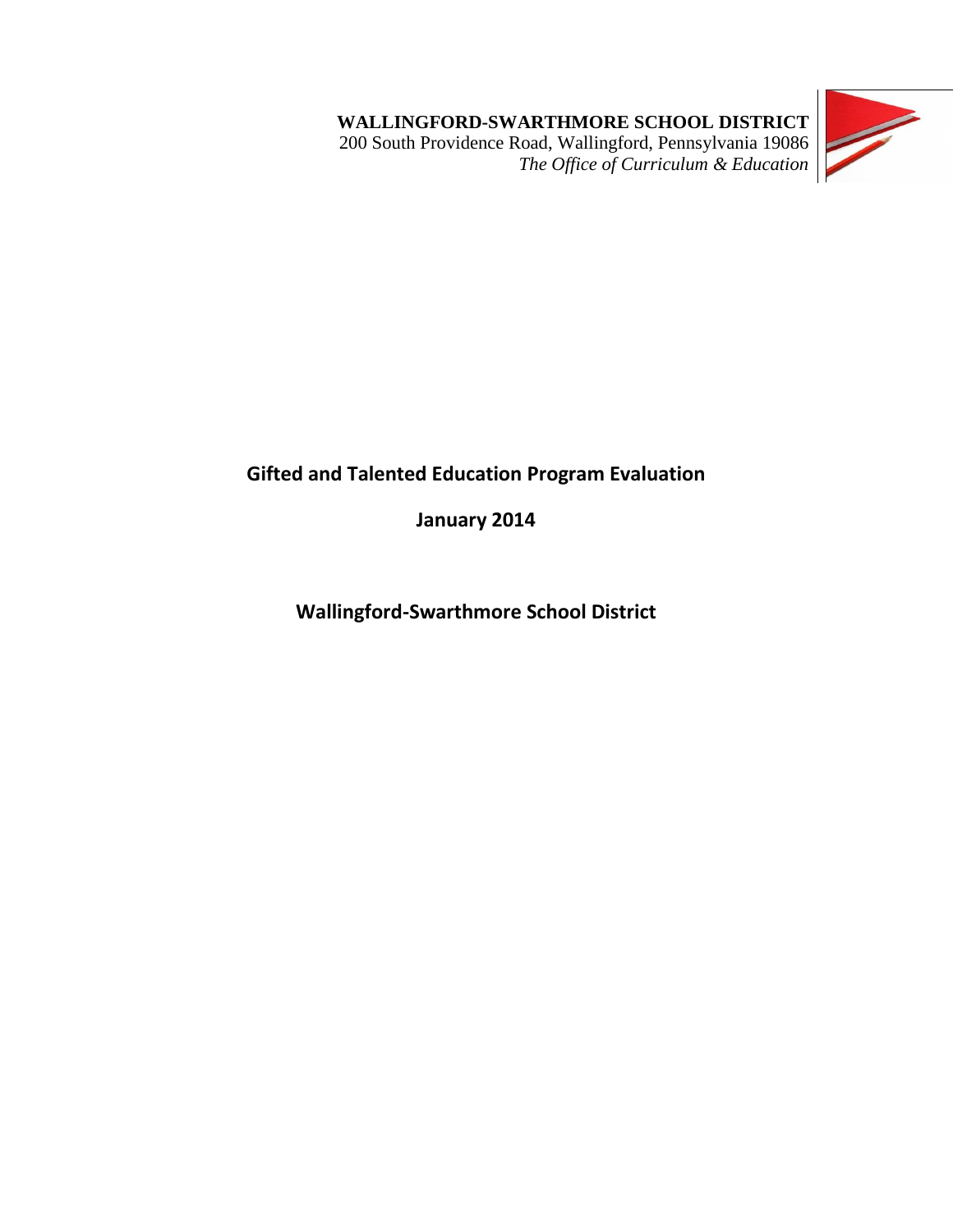#### **PROCESS**

#### **Introduction**

This evaluation of the Wallingford-Swarthmore School District's Gifted and Enrichment Education is part of an ongoing framework for curriculum review. The evaluation process is a critical part of program review and renewal. Review of a program takes place through the active participation and leadership of a select group of teachers, administrators, and department chairs that form a K-12 vertical team, representative of gifted and enrichment education across the district. The Gifted Vertical Team evaluated the current curriculum for its effectiveness in raising student achievement. The team developed key questions for evaluation. Data was gathered through surveys, informal/formal discussions and focus groups with stakeholders. In addition, alternate, research-based programs and practices were investigated.

| <b>Name</b>                 | <b>Role</b>                            |
|-----------------------------|----------------------------------------|
| <b>Jennifer Gaudioso</b>    | <b>Elementary Curriculum Director,</b> |
|                             | <b>Lead Facilitator</b>                |
| <b>Jim LoGiuidice</b>       | <b>Gifted Education Consultant</b>     |
| <b>Jenny Conahan</b>        | <b>Gifted Ed. Coordinator, SRS</b>     |
| <b>Bernadette Kutufaris</b> | <b>Gifted Ed. Coordinator, NPE</b>     |
| <b>Debbie Wile</b>          | <b>Gifted Ed. Coordinator, WES</b>     |
| <b>Marc DeJong</b>          | <b>Gifted Ed. Coordinator, SHMS</b>    |
| <b>Ellen Yarborough</b>     | <b>Gifted Ed. Coordinator, SHHS</b>    |
| <b>Kristin Dunning</b>      | <b>Guidance Counselor, SHHS</b>        |
| <b>Kate Jones</b>           | <b>Teacher, NPE</b>                    |
| Roberta Shapiro             | <b>Teacher, SRS</b>                    |
| <b>Colette Sabatina</b>     | Psychologist, NPE                      |
| Jacqlyn Zaraba              | <b>Psychologist, WES</b>               |
| <b>Maria Klumpp</b>         | <b>Psychologist, SRS</b>               |
| <b>Gina Ross</b>            | <b>Special Education Director</b>      |

#### **Gifted Education Vertical Team**

#### **Methodology**

The Wallingford-Swarthmore School District administration and Gifted Education Vertical Team identified specific questions determined to be integral to the evaluation process. It is through these questions that the evaluation was conducted. Members of the Gifted Education Vertical Team were selected in fall of 2012. The members of the team began the review process which involved the examination of key district curriculum related documents, interviews and surveys of key individuals in the school community, review of classroom instructional practices and district procedures, and the research regarding best practice. It should be noted that implementation of recommendations will be considered in the context of other systemic needs across the district.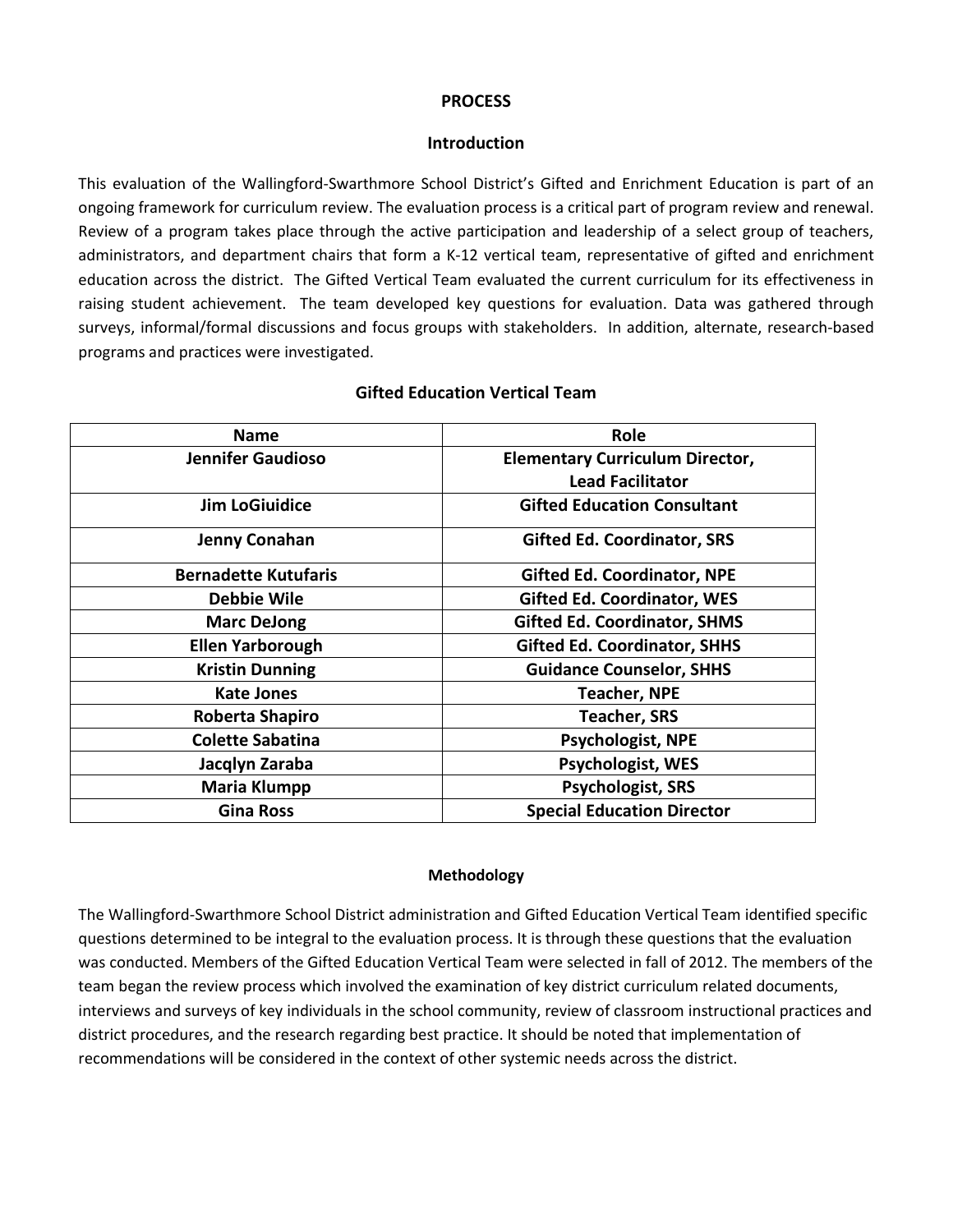#### **Data Sources for the Program Evaluation**

#### Documents

These sources included written board policies, PDE Chapter 16 regulations, implementation requirements, existing curriculum, instructional guidelines, assessments, student performance indicators, standards and guidelines from academic organizations such as PDE, NAGC, PAGE, and other documents related to the focus of the program evaluation.

#### Stakeholder Input

A parent survey, which contained 18 key response questions, and also provided an opportunity for open-ended comments, was sent to all parents of gifted students. The number of responses to this survey was significant, and provided the study team with important and relevant data. This survey data was reviewed and analyzed by the Gifted Vertical Team, and used to identify and complement alreadyidentified program improvement needs, note existing strengths, and honor parent concerns. Two parent focus group sessions were scheduled and were very well attended. Student focus group sessions were scheduled in every building with randomly selected students across grades. Focus group sessions were conducted by gifted education expert consultant Jim LoGiudice.

#### Classroom Observations

Informal classroom observations were used to verify data obtained from meetings with parents, staff, focus group sessions and surveys.

#### Focus of the Evaluation

Core questions that the team examined are listed below.

- *Curriculum*
	- o *How effectively is the WSSD gifted and enrichment curriculum aligned to the National/State standards?*
	- o *Does the WSSD Gifted and Enrichment program demonstrate a clear and guiding vision?*
- *Instruction*
	- o *To what extent are best practices being used to ensure appropriately rigorous instruction in K-12 gifted and enrichment education?*
		- *In what ways are services for the gifted coordinated and integrated with the regular education curriculum and classroom learning?*
		- *What professional strategies and staff development are used to keep all teachers up to date and to support differentiation or instruction for the gifted in both their regular and enrichment classes?*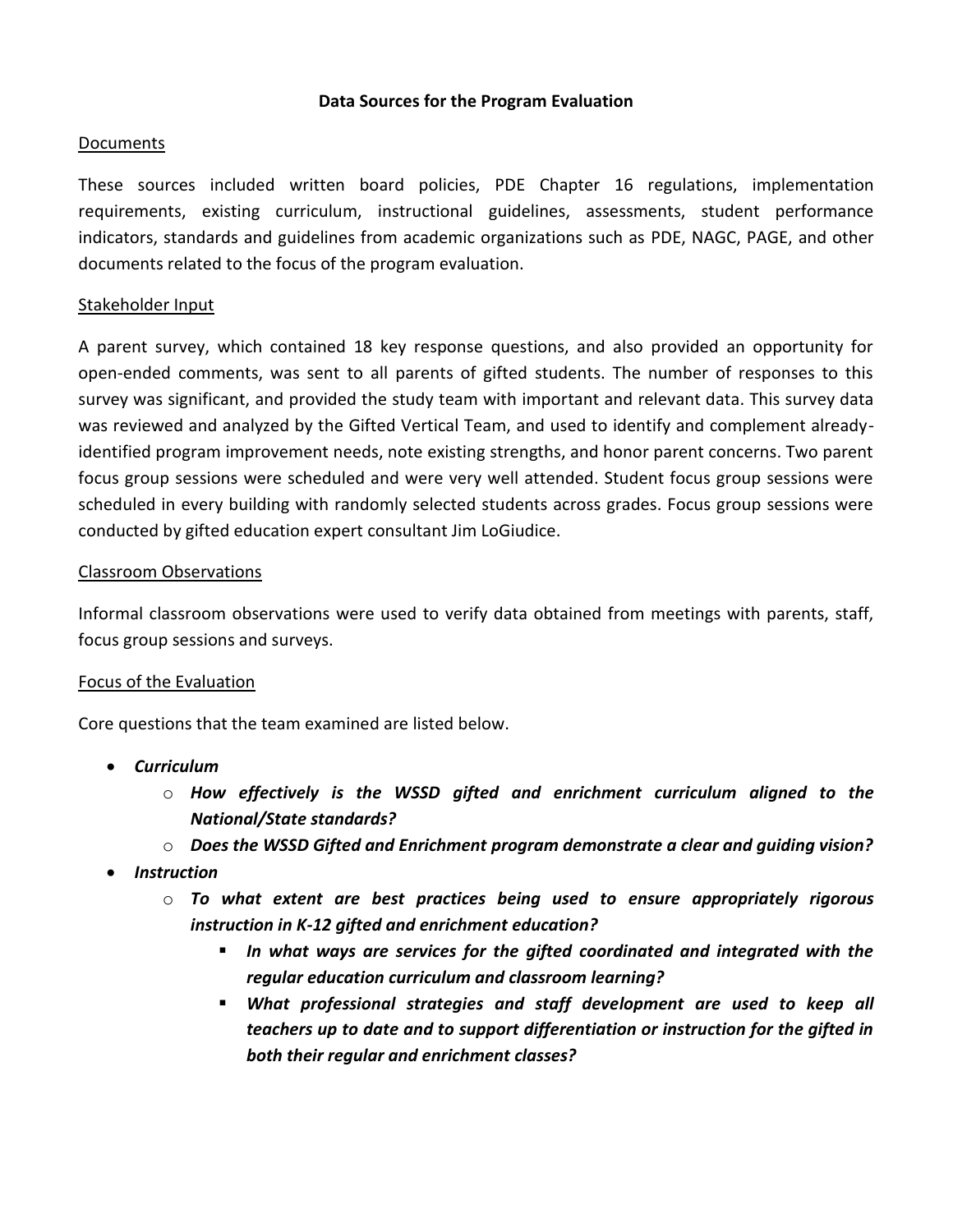- *Assessment*
	- o *In what ways are assessments being used to evaluate student achievement and drive instruction?*
		- *What are the clear and defined screening and evaluation criteria and procedures in place for identifying the gifted?*
	- o *How effective are both formative and summative assessments as indicators of student performance?*
		- *To what extent do we identify accurate present education levels?*
- *Resources/Technology*
	- o *How well do the current materials, resources, and technology meet the needs of the program?*

**Procedure:** The team convened during the fall of 2012, and worked with consultant Jim LoGiudice to identify focus questions for the review. The team decided on a two-pronged approach. While working on long term program improvement, immediate action would be taken to address priority areas for continuous improvement and student support. After monthly work sessions, regular department meetings, and two meetings with PAGE parent representatives, the team identified certain areas for immediate attention and action while the long term evaluation work continued. The evaluation process concluded in the fall of 2013 with survey and focus group sessions, facilitated by Jim LoGiudice, the results of which corroborated many findings of the team throughout the evaluation process.

**Outcome:** The team drafted a list of findings and recommendations throughout the evaluation process, and in December, 2013, a representative group met with Jim LoGiudice to incorporate his findings from the parent and student focus groups and parent surveys. Findings were categorized according to patterns of priorities that emerged in the feedback process. What follows is a summary of overall findings in five key areas: Curriculum, Staff Development, Communication/Coordination, Identification Procedures/Chapter 16 Compliance, and Vision.

## **Part I: Curriculum, Instruction, and Assessment**

### **A: Findings**

- There are high levels of achievement and a variety of enrichment opportunities and practices across the district.
- Grouping practices support differentiation at the elementary and secondary levels.
- There is a wide range of AP courses available at the High School.
- The new flexible grouping model in elementary math provides greater opportunities for students to work at appropriate levels of rigor; teachers have increased the use of pretesting, compacting, and differentiated pacing for advanced groups at the elementary levels.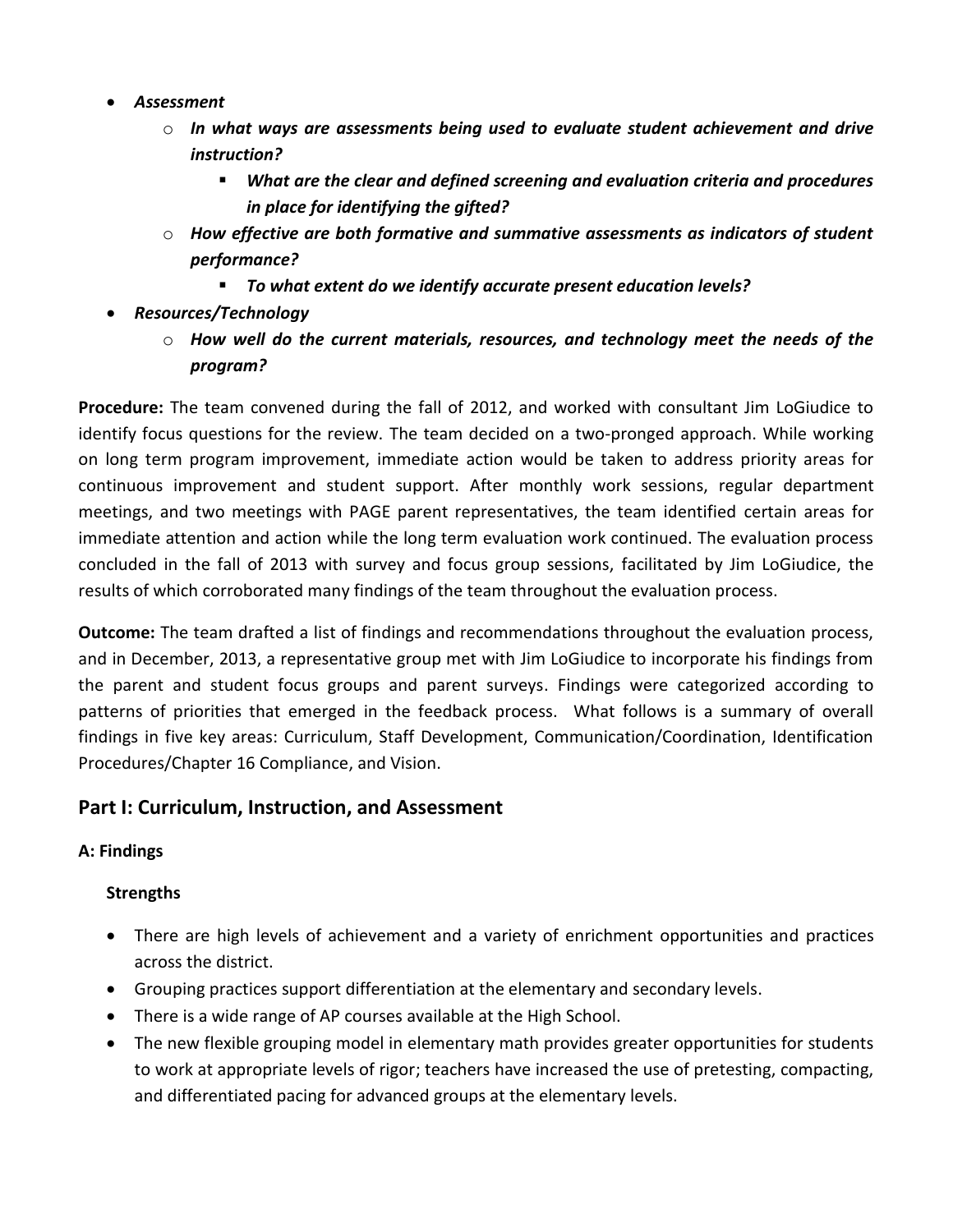## **Strengths** *(continued)*

- The new math program, Math in Focus, has provided greater challenge and opportunities for differentiation; students across grade levels indicated high levels of challenge. Students noted the emphasis on problem-solving, not one answer, and even the students recognized they were dealing with advanced concepts.
- Elementary students in the advanced level math group noted the challenge and engagement of the pacing and the enrichment and extension opportunities.
- Elementary pullout opportunities were described as engaging by students: varied activities, field trips, choice of topics, logic challenges and technology integration.
- Students at the elementary level found the new Reading Workshop and Book Club approaches form Teachers College to be challenging and appreciated the leveled approach.
- The district has developed guidelines and procedures for identifying enrichment needs of students performing at high levels of achievement.
- The district has developed guidelines for acceleration at both the Elementary and Secondary level, applicable for making student placement decisions across content areas.
- Improvements have been made to increase connections between gifted education pullout opportunities and grade level curriculum topics and to increase collaboration between regular education teachers and Coordinators of Gifted Education.
- Parent and student survey and focus group comments regarding pullout programs and experiences were positive, citing strengths in the creativity and dedication of teachers, and the opportunities for engagement.
- District leadership has taken steps to improve consistency and equity among elementary seminar programs in terms of time and key instructional practices
- The delivery model for gifted services at the Middle School has changed to more directly connect with regular education instruction and to be regularly scheduled as part of the academic school day schedule.
- The Middle School currently uses differentiated assessments; leadership at the Middle School has increased focus on use of differentiated instruction aligned with the higher level assessments in all classrooms.
- The district has increased Gifted Education services at SHHS by designating a teacher to manage GIEPs and to provide consultation support for regular education teachers and students.
- The district has increased regular education teacher resources for providing enrichment through extension menus, learning contracts, and differentiated readings.
- The district has developed aligned and equitable procedures for identifying and meeting enrichment needs in math across the district.
- Use of an *Understanding by Design* (UbD) approach at the high school.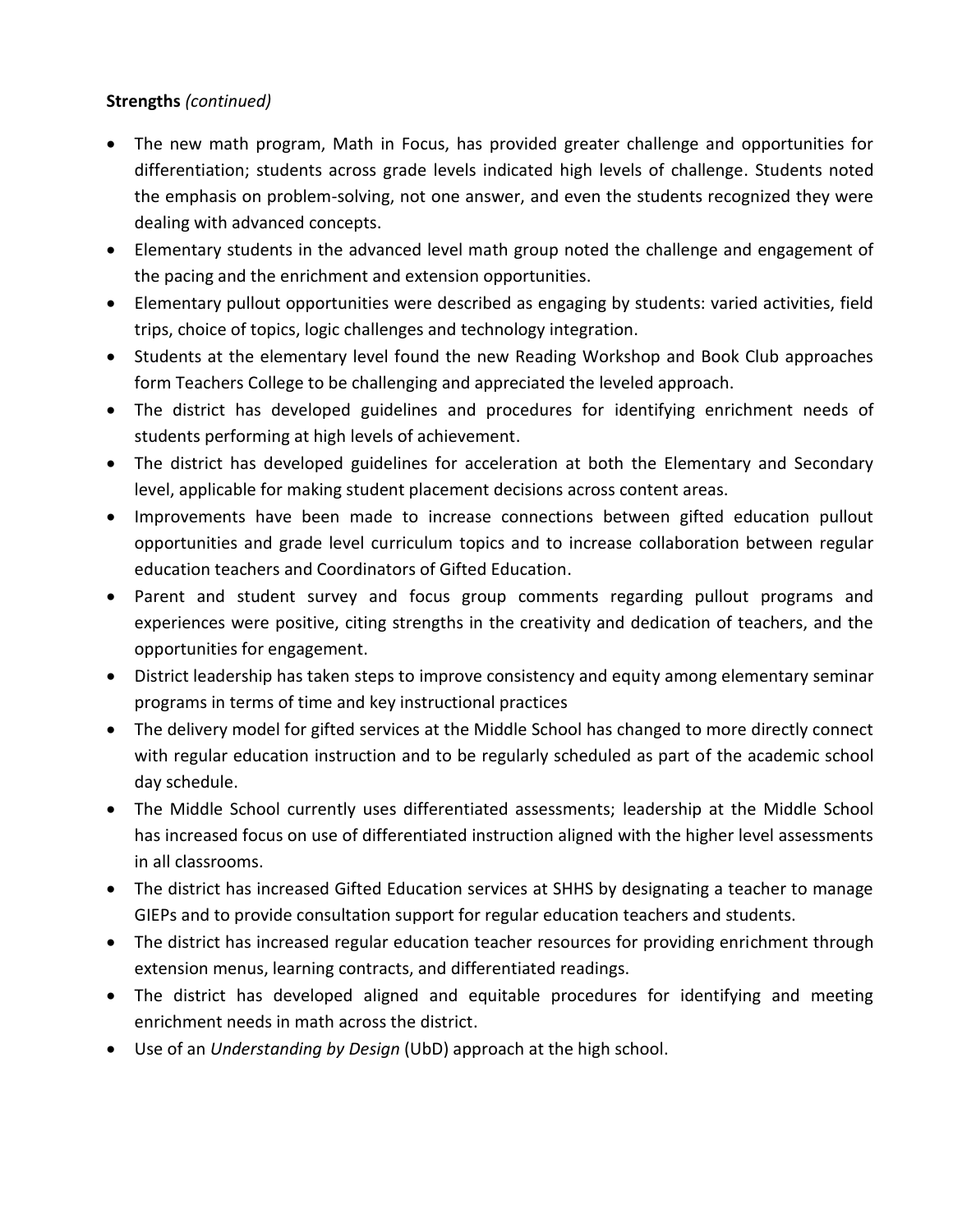#### **Needs**

- **1.** Both parents and students alike, when surveyed and interviewed, indicated that the pacing and depth of learning in some classrooms, even in advanced level courses, were not rigorous enough to meet their needs.
- **2.** There is a need to set expectations and provide support in order for higher levels of differentiated instruction to occur for gifted students in regular education classrooms.
- 3. There is not consistency across courses and teachers in promoting real world or cross-curricular applications of learning.
- 4. There is a need for increased use of assessment data to guide differentiated instruction opportunities across subject areas, especially in unleveled subjects, such as science, social studies, and technology.

### **B. Recommendations**

- 1. Advanced level courses should offer consistent pacing and depth of learning, within and across classrooms, to meet the needs of advanced students for rigorous enough instruction. Consider increased use of research based models, such as Understanding by Design, in order to structure learning around higher level outcomes and increase alignment between classrooms.
- 2. Maintain district focus on increasing higher level differentiation for advanced students in regular education classes, especially in unleveled subjects, such as science, social studies, and technology.
- 3. Increase opportunities for real world or cross-curricular applications of learning for gifted students. Explore increased opportunities for PBL (Problem-Based Learning), Real World inquiry, and cross-curricular STEM applications
- 4. Classroom differentiation practices across subject areas should include both formative and summative assessment practices in order to determine student present education levels (PLEP), and better support students in need of higher level differentiation and enrichment.

## **Part II. Staff Development**

## **A. Findings**

- Building level In-service meetings have taken place at each grade level focused on professional responsibilities for regular education teachers in supporting gifted students under Chapter 16.
- Ongoing training has taken place through Columbia's Teachers College for all teachers in grades 3 through 5 in strategies for differentiation in literacy and integration of higher level thinking skills and novels.
- The district-wide staff development initiatives have focused on instructional practices that provide a rigorous learning experience for all students.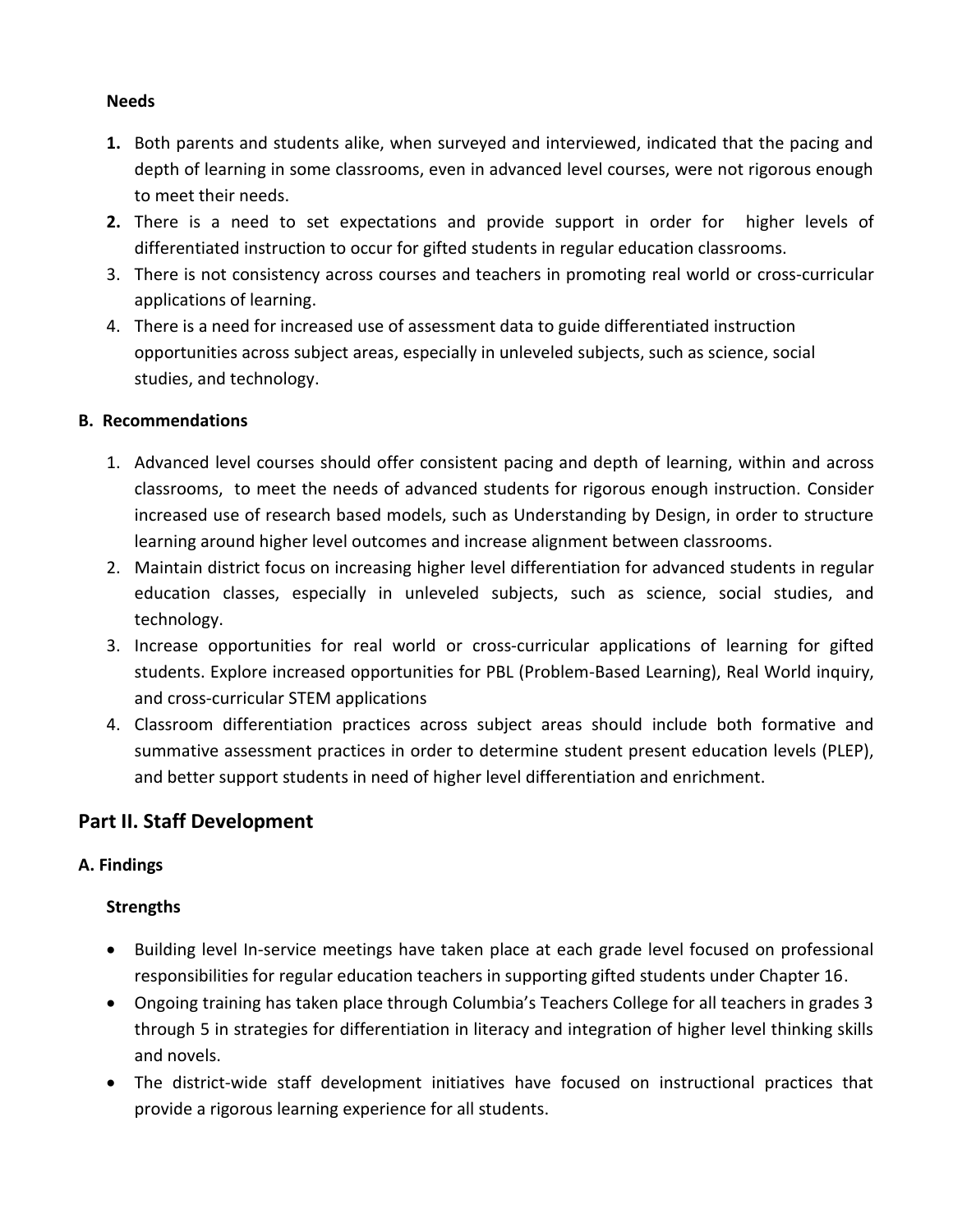All teachers have been introduced to extension menus, learning contracts, and individualized projects and readings as models for differentiation. Models are readily available to support teacher planning.

#### **Needs**

- There is a need to increase teachers' knowledge about Chapter 16 GIEP requirements and the role teachers play in in GIEP implementation.
- There is a need to increase staff knowledge about the learning characteristics and needs of the gifted student to provide best instructional practices in differentiation for the gifted.
- There is a need to ensure that classroom teachers, within and across classrooms, adequately employ strategies for differentiating instruction to support appropriate levels of rigor for all students.

#### **B. Recommendations**

- Support staff development and resources for teachers to increase understanding of the needs of gifted learners and to implement best practices in instruction for the gifted.
- Continued professional learning is needed to ensure all teachers are knowledgeable about the requirements of Chapter 16.
- Maintain training focus in higher level strategies associated with Teachers College practices and Math in Focus approaches.
- Continue a long-term professional development focus on improving teacher effectiveness in differentiating instruction and providing appropriately rigorous and engaging learning opportunities for advanced students.
- Collaborative professional development opportunities would support course alignment and teachers' continued focus on developing curriculum adaptations for advanced learners.

## **Part III: Communication and Coordination**

### **A. Findings**

- Internal communication and coordination of gifted programming has improved with increased district leadership focus; both central office and building leadership have taken a more active role in implementation of gifted education services.
- The Vertical Team included members from across all building levels and in a variety of roles, including Gifted Education Coordinators from each building, school psychologists, administrators, and teachers.
- The Vertical Team Evaluation Process included opportunities for leadership to meet with PAGE representatives as well as parents and students.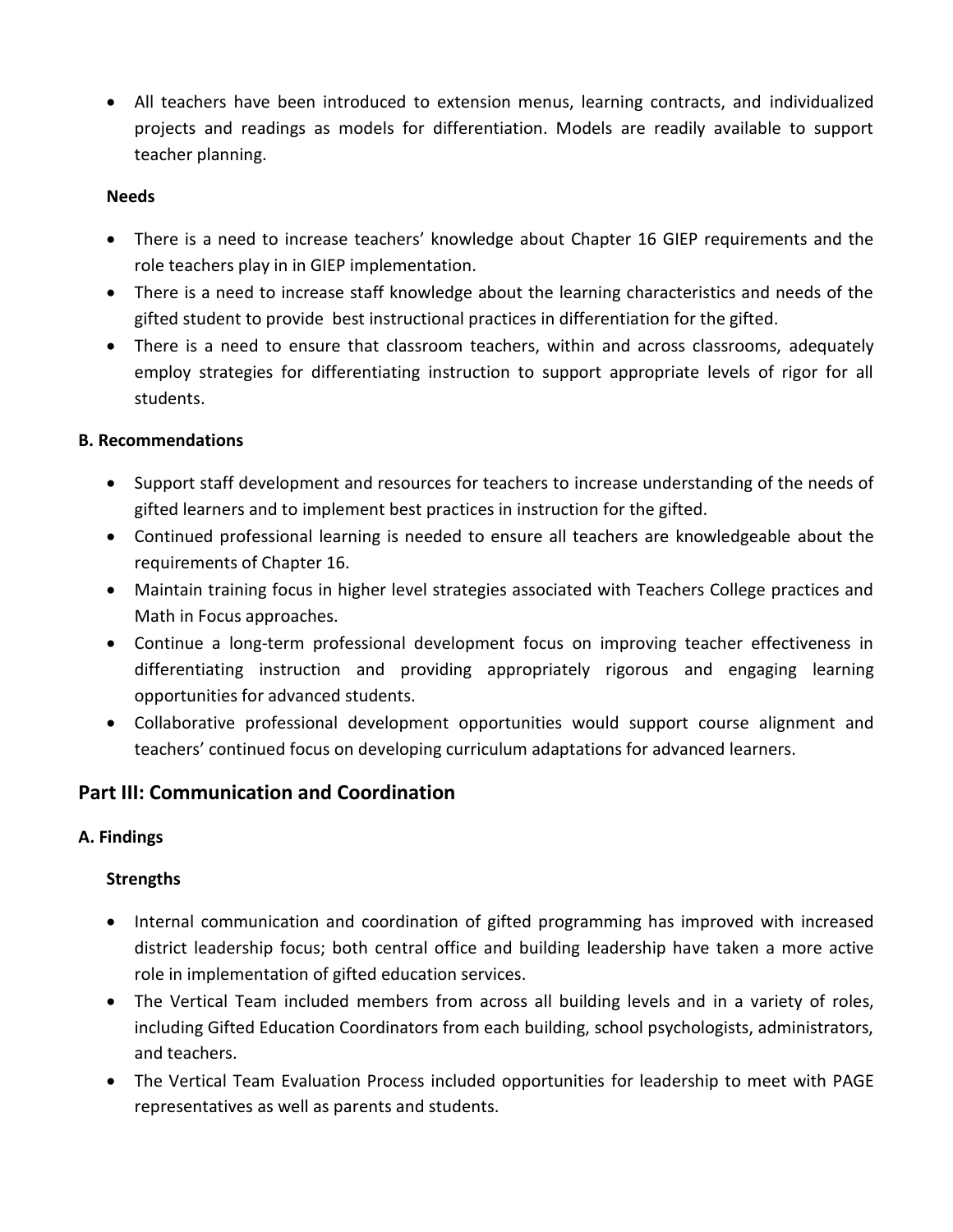- The district has drafted a parent brochure, Frequently Asked Questions guide, and an Overview of WSSD Gifted Education for parent information, as well as internal procedural and staff guidelines for gifted education services.
- The district conducted a comprehensive parent survey to assess parent concern and needs for programming in gifted education.

#### **Needs**

- There is a need to increase communication to parents and staff about the procedures for identification and placement of students who are thought to be gifted.
- There is a need for increased district communication about the range of gifted programming and placement options and classroom enrichment opportunities available across grade levels.

### **B. Recommendations**

- Increase communication about gifted education through the district website and print resources.
- Clearly articulate classroom enrichment practices and opportunities to parents and/or within the GIEP as appropriate.
- Increase parent awareness of procedures for identification and placement of gifted students.
- Maintain leadership focus on continuous gifted education improvement and on increased communication to staff and parents about gifted education services and enrichment opportunities.

## **Identification Procedures and Chapter 16 Compliance**

## **Part 1: Findings**

- Special Education leadership has focused on improvements in the writing of the GIEP document: Present Levels of Education Performance reflect greater input from regular education teachers and include more specific data about student performance. GIEP goals are related to areas of student strengths and demonstrate increased measurability.
- Improvements have been made to develop a stronger team approach during the GIEP process.
- The district has taken steps to increase staff knowledge of professional responsibilities as required by Chapter 16.
- The district has created a high school gifted coordinator position to manage GIEPs and provide faculty support in differentiation for advanced learners.
- The district expanded the middle school gifted resources position and incorporated a seminar schedule in addition to increased teacher resources support.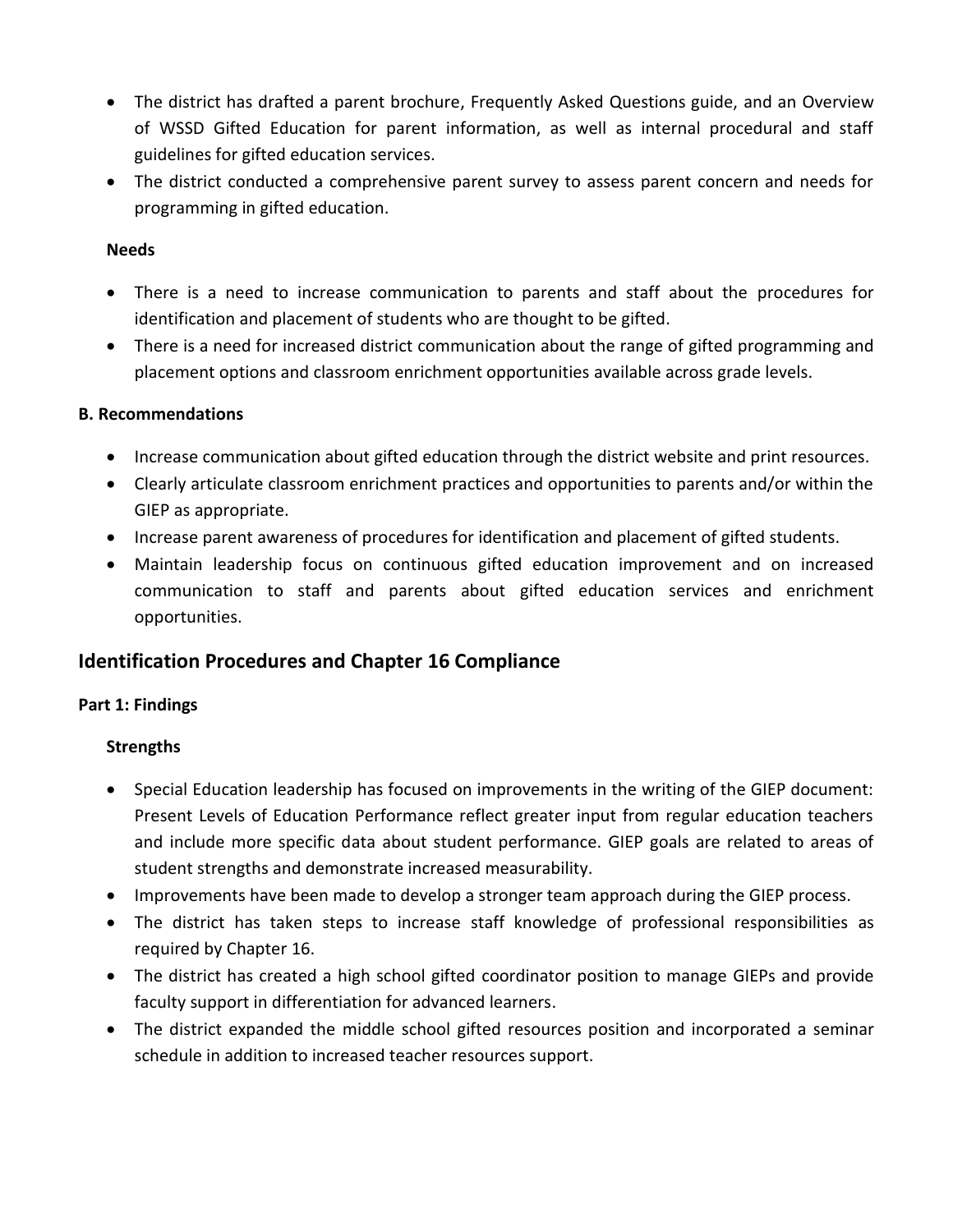#### **Needs**

- The district GIEP goals need to more closely match the present levels of achievement and students performance.
- The district assessment procedures need to be examined to ensure use of best practices in meeting Chapter 16 requirements for identification of students thought to be gifted.
- The district needs to meet Chapter 16 requirements regarding required procedures for reevaluation of students upon change of placement.

#### **Part 2: Recommendations**

- Identify and implement best practices in identification and evaluation procedures. Identification and evaluation practices related to gifted eligibility through multiple criteria should be reviewed to ensure eligibility requirements are met; screening should attend to consideration of students at risk for under-identification.
- Gifted Education Coordinators should more closely match GIEP goals and outcomes to the present levels of achievement and student performance, and other assessment data.
- Involve greater regular education participation in developing enrichment opportunities for highly achieving advanced students with and without GIEPs.
- Procedures should be established to ensure students in advanced classes are appropriately placed.
- Establish procedures for re-evaluation of students.

### **Vision and Purpose of Gifted Education**

#### **Part 1: Findings**

#### **Strengths**

- There is strong commitment among Coordinators of Gifted Education to providing equitable access to challenge opportunities for all advanced learners.
- There is strong commitment by all stakeholders  $-$  parents, teachers, staff, and administration  $$ to the development of gifted, talented, and advanced students.

#### **Needs**

- There is a need to increase understanding and awareness among regular education teachers of their role in supporting the development of the gifted learner and of implementation of the student's GIEP.
- Not all parents or teachers have a clear understanding of the role of regular education in supporting the development of the advanced learner.